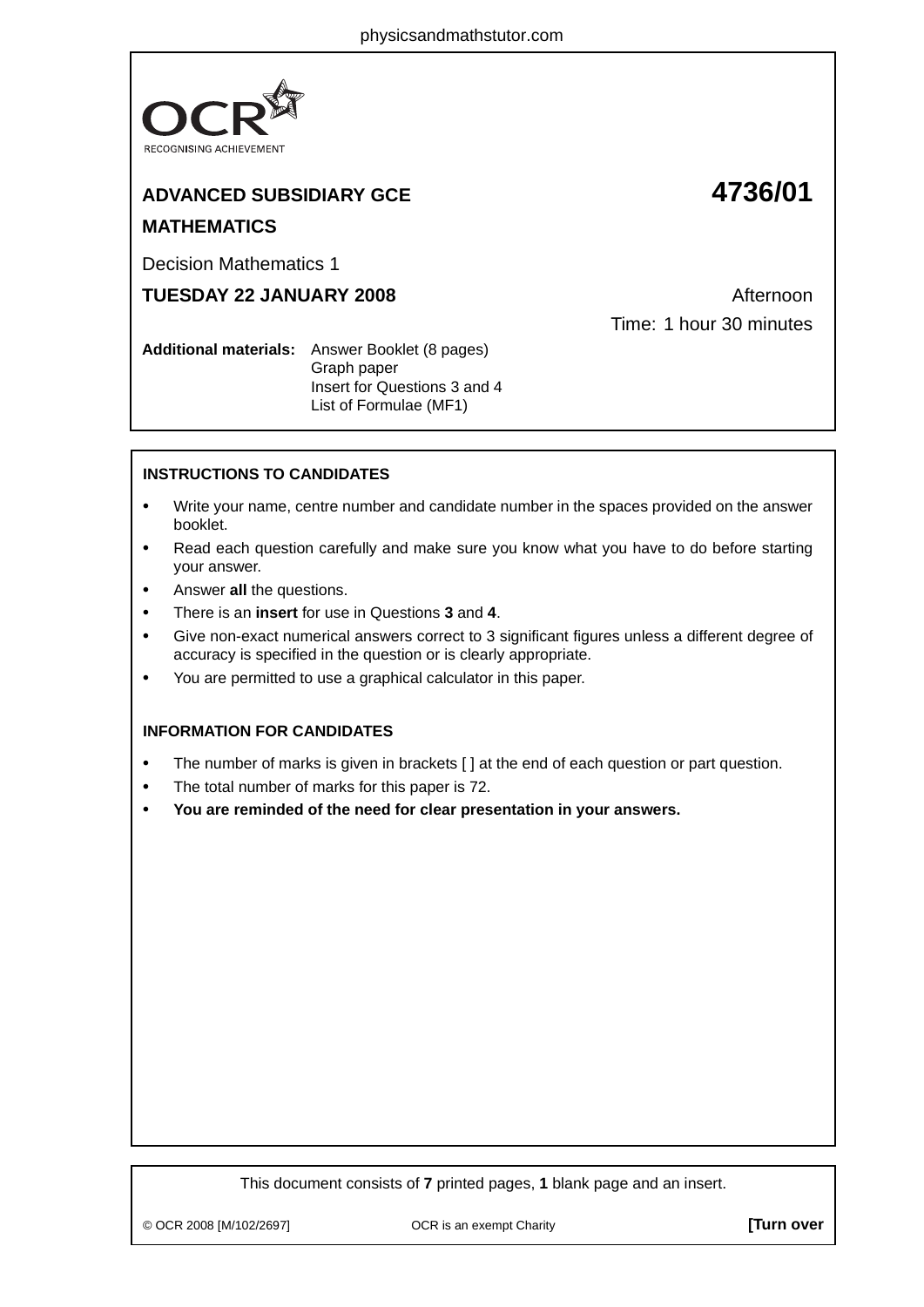**2**

- **1** Five boxes weigh 5 kg, 2 kg, 4 kg, 3 kg and 8 kg. They are stacked, in the order given, with the first box at the top of the stack. The boxes are to be packed into bins that can each hold up to 10 kg.
	- **(i)** Use the first-fit method to put the boxes into bins. Show clearly which boxes are packed in which  $bins.$  [2]
	- **(ii)** Use the first-fit decreasing method to put the boxes into bins. You do not need to use an algorithm for sorting. Show clearly which boxes are packed in which bins. [2]
	- **(iii)** Why might the first-fit decreasing method not be practical? [1]
	- **(iv)** Show that if the bins can only hold up to 8 kg each it is still possible to pack the boxes into three  $bins.$  [1]
- **2** A puzzle involves a 3 by 3 grid of squares, numbered 1 to 9, as shown in Fig. 1a below. Eight of the squares are covered by blank tiles. Fig. 1b shows the puzzle with all of the squares covered except for square 4. This arrangement of tiles will be called position 4.



A move consists of sliding a tile into the empty space. From position 4, the next move will result in position 1, position 5 or position 7.

- **(i)** Draw a graph with nine vertices to represent the nine positions and arcs that show which positions can be reached from one another in one move. What is the least number of moves needed to get from position 1 to position 9?  $[3]$
- **(ii)** State whether the graph from part **(i)** is Eulerian, semi-Eulerian or neither. Explain how you know which it is.  $[2]$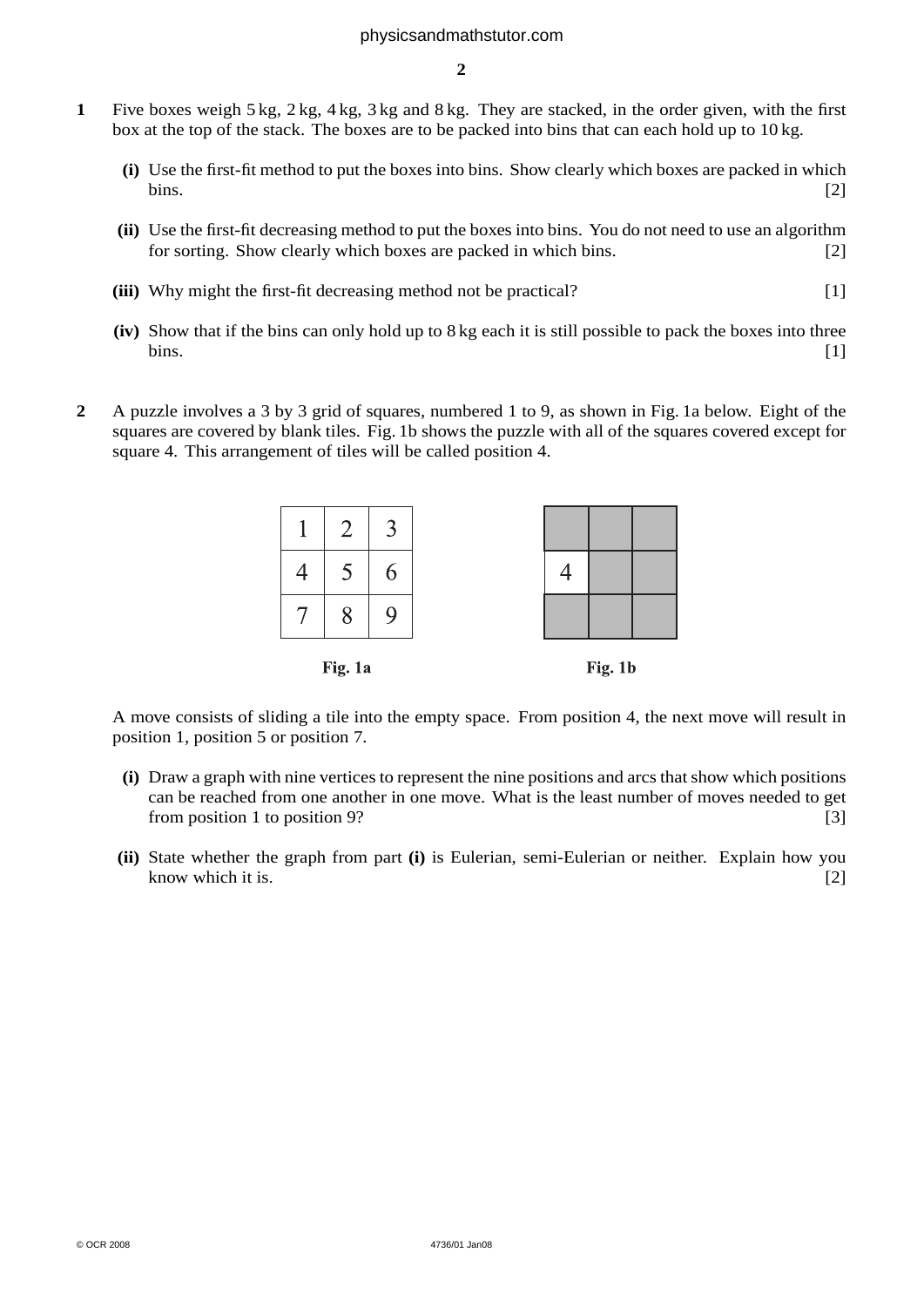**3 Answer this question on the insert provided.**



- **(i)** This diagram shows a network. The insert has a copy of this network together with a list of the arcs, sorted into increasing order of weight. Use Kruskal's algorithm on the insert to find a minimum spanning tree for this network. Draw your tree and give its total weight. [5]
- **(ii)** Use your answer to part **(i)** to find the weight of a minimum spanning tree for the network with vertex *G*, and all the arcs joined to *G*, removed. Hence find a lower bound for the travelling salesperson problem on the original network. [3]
- **(iii)** Apply the nearest neighbour method, starting from vertex *A*, to find an upper bound for the travelling salesperson problem on the original network. [3]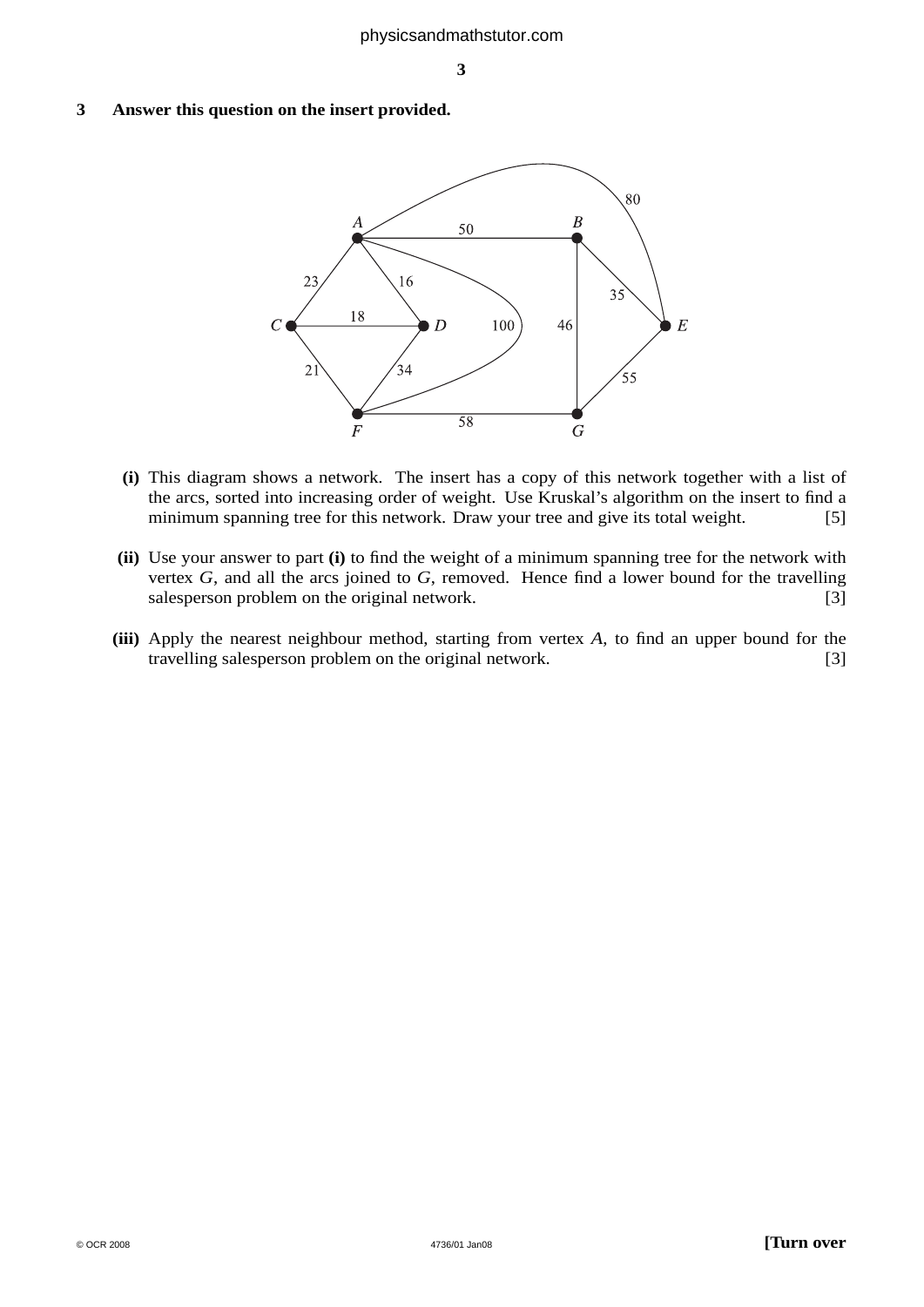### **4 Answer this question on the insert provided.**

Jenny needs to travel to London to arrive in time for a morning meeting. The graph below represents the various travel options that are available to her.



It takes Jenny 120 minutes to drive from her home to the local airport and check in (arc *JA*). The journey from the local airport to Gatwick takes 80 minutes. From Gatwick to the underground station takes 60 minutes, and walking from the underground station to the meeting venue takes 15 minutes. Alternatively, Jenny could get a taxi from Gatwick to the meeting venue; this takes 80 minutes.

It takes Jenny 15 minutes to drive from her house to the train station. Alternatively, she can walk to the bus stop, which takes 5 minutes, and then get a bus to the train station, taking another 20 minutes. From the train station to Paddington takes 300 minutes, and from Paddington to the underground station takes a further 20 minutes. Alternatively, Jenny could walk from Paddington to the meeting venue, taking 30 minutes.

Jenny can catch a coach from her local bus stop to Victoria, taking 400 minutes. From Victoria she can either travel to the underground station, which takes 10 minutes, or she can walk to the meeting venue, which takes 15 minutes.

The final option available to Jenny is to drive to a friend's house, taking 240 minutes, and then continue the journey into London by train. The journey from her friend's house to Waterloo takes Jenny 30 minutes. From here she can either go to the underground station, which takes 20 minutes, or walk to the meeting venue, which takes 40 minutes.

- **(i)** Weight the arcs on the graph in the insert to show these times. Apply Dijkstra's algorithm, starting from *J*, to give a permanent label and order of becoming permanent at each vertex. Stop when you have assigned a permanent label to vertex *M*. Write down the route of the shortest path from  $J$  to  $M$ . [9]
- **(ii)** What does the value of the permanent label at *M* represent? [1]
- **(iii)** Give two reasons why Jenny might choose to use a different route from  $J$  to  $M$ . [2]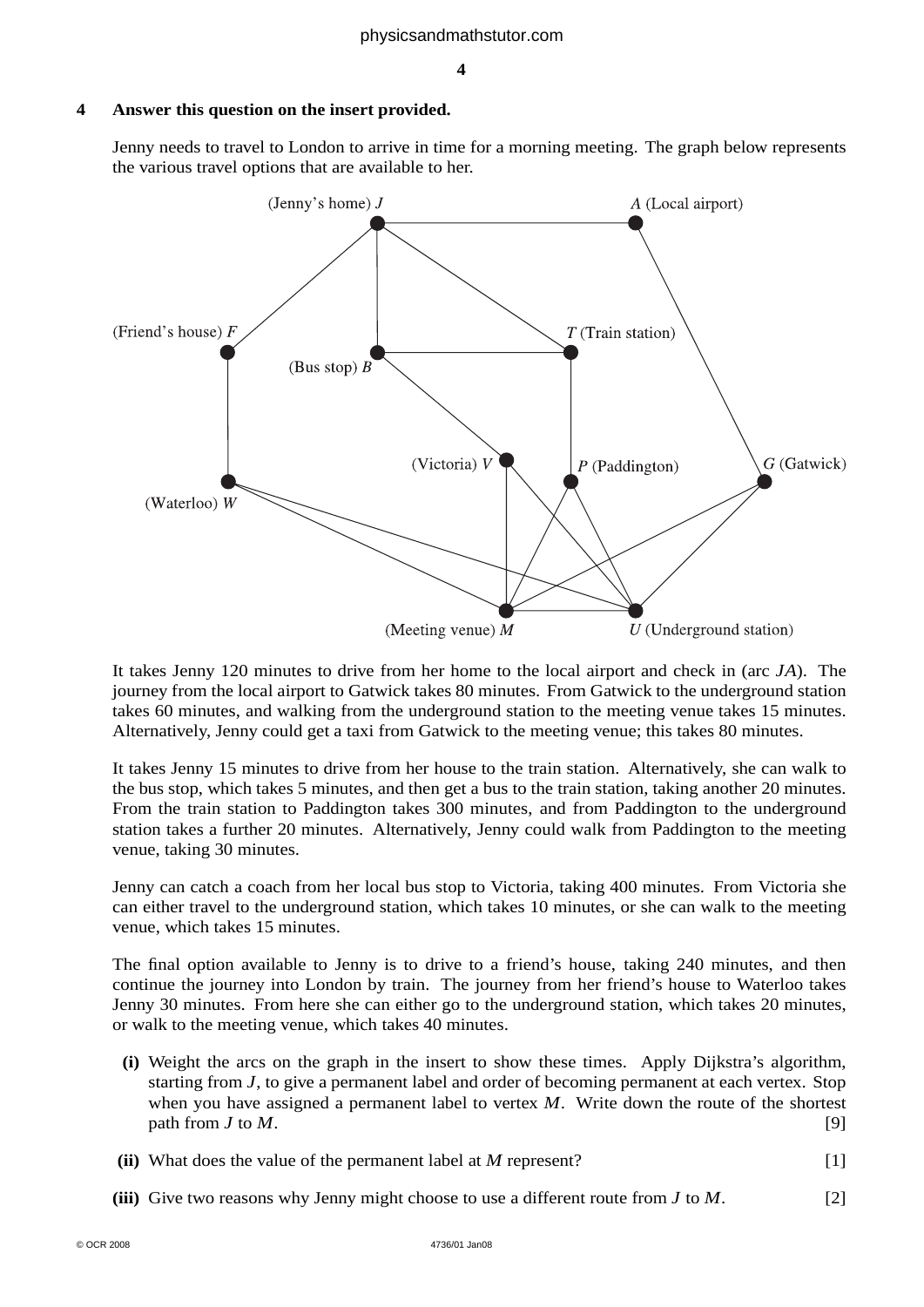**5**

**5** Mark wants to decorate the walls of his study. The total wall area is  $24 \text{ m}^2$ . Mark can cover the walls using any combination of three materials: panelling, paint and pinboard. He wants at least  $2 m<sup>2</sup>$  of pinboard and at least  $10 \text{ m}^2$  of panelling.

Panelling costs £8 per  $m^2$  and it will take Mark 15 minutes to put up 1  $m^2$  of panelling. Paint costs £4 per m<sup>2</sup> and it will take Mark 30 minutes to paint  $1 \text{ m}^2$ . Pinboard costs £10 per m<sup>2</sup> and it will take Mark 20 minutes to put up  $1 \text{ m}^2$  of pinboard. He has all the equipment that he will need for the decorating jobs.

Mark is able to spend up to £150 on the materials for the decorating. He wants to know what area should be covered with each material to enable him to complete the whole job in the shortest time possible.

Mark models the problem as an LP with five constraints. His constraints are:

$$
x + y + z = 24,
$$
  
\n
$$
4x + 2y + 5z \le 75,
$$
  
\n
$$
x \ge 10,
$$
  
\n
$$
y \ge 0,
$$
  
\n
$$
z \ge 2.
$$

- **(i)** Identify the meaning of each of the variables  $x$ ,  $y$  and  $z$ . [2]
- (ii) Show how the constraint  $4x + 2y + 5z \le 75$  was formed. [2]

**(iii)** Write down an objective function, to be minimised. [1]

Mark rewrites the first constraint as  $z = 24 - x - y$  and uses this to eliminate z from the problem.

- **(iv)** Rewrite and simplify the objective and the remaining four constraints as functions of *x* and *y* only. [3]
- **(v)** Represent your constraints from part **(iv)** graphically and identify the feasible region. Your graph should show *x* and *y* values from 9 to 15 only.  $[4]$
- **6 (i)** Represent the linear programming problem below by an initial Simplex tableau. [2]

| Maximise   | $P = 25x + 14y - 32z$ ,                             |
|------------|-----------------------------------------------------|
| subject to | $6x - 4y + 3z \le 24$ ,<br>$5x - 3y + 10z \le 15$ , |
| and        | $x \ge 0$ , $y \ge 0$ , $z \ge 0$ .                 |

- **(ii)** Explain how you know that the first iteration will use a pivot from the *x* column. Show the calculations used to find the pivot element. [3]
- **(iii)** Perform **one** iteration of the Simplex algorithm. Show how each row was calculated and write down the values of *x*, *y*, *z* and *P* that result from this iteration.  $[7]$
- **(iv)** Explain why the Simplex algorithm cannot be used to find the optimal value of *P* for this problem.

 $[1]$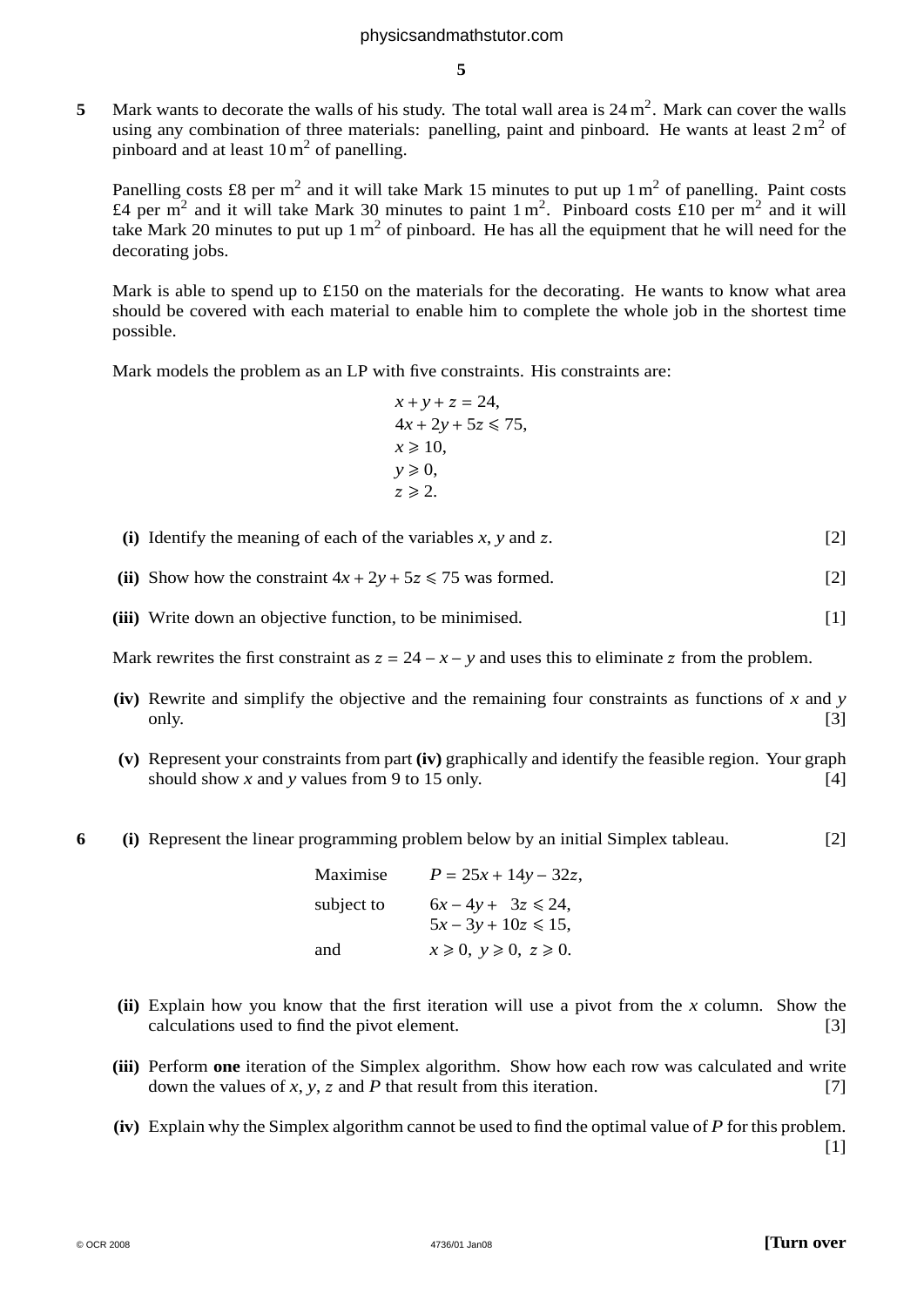**6**

**7** In this question, the function INT(*X*) is the largest integer less than or equal to *X*. For example,

```
INT(3.6) = 3,INT(3) = 3,INT(-3.6) = -4.
```
Consider the following algorithm.

| Step 1 | Input $B$                                         |
|--------|---------------------------------------------------|
| Step 2 | Input $N$                                         |
| Step 3 | Calculate $F = N \div B$                          |
| Step 4 | Let $G = INT(F)$                                  |
| Step 5 | Calculate $H = B \times G$                        |
| Step 6 | Calculate $C = N - H$                             |
| Step 7 | Output $C$                                        |
| Step 8 | Replace $N$ by the value of $G$                   |
| Step 9 | If $N = 0$ then stop, otherwise go back to Step 3 |
|        |                                                   |

- (i) Apply the algorithm with the inputs  $B = 2$  and  $N = 5$ . Record the values of *F*, *G*, *H*, *C* and *N* each time Step 9 is reached. [5] each time Step 9 is reached.
- (ii) Explain what happens when the algorithm is applied with the inputs  $B = 2$  and  $N = -5$ . [4]
- (iii) Apply the algorithm with the inputs  $B = 10$  and  $N = 37$ . Record the values of *F*, *G*, *H*, *C* and *N* each time Step 9 is reached. What are the output values when  $B = 10$  and *N* is any positive integer? integer? [4]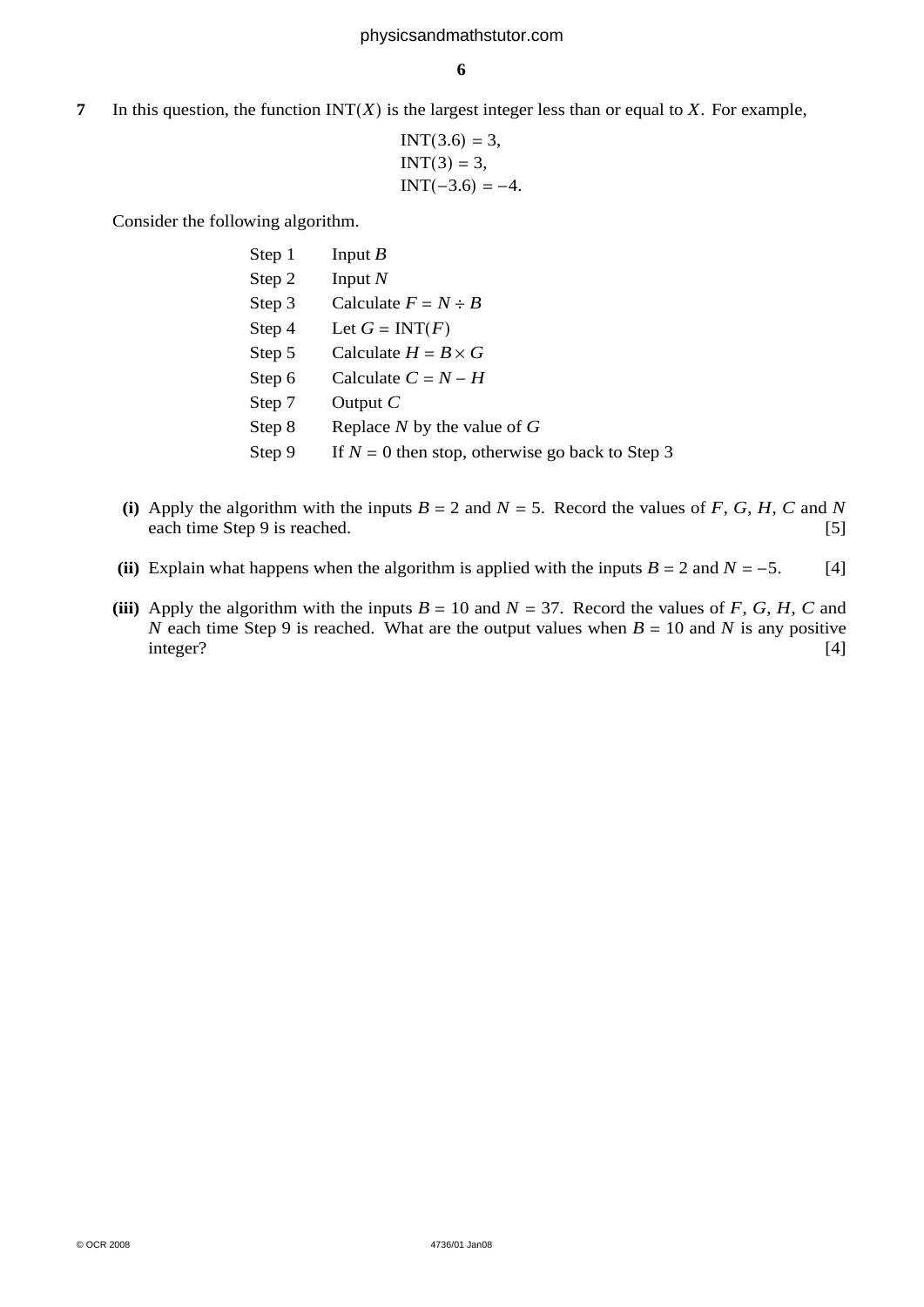## **7**

# **BLANK PAGE**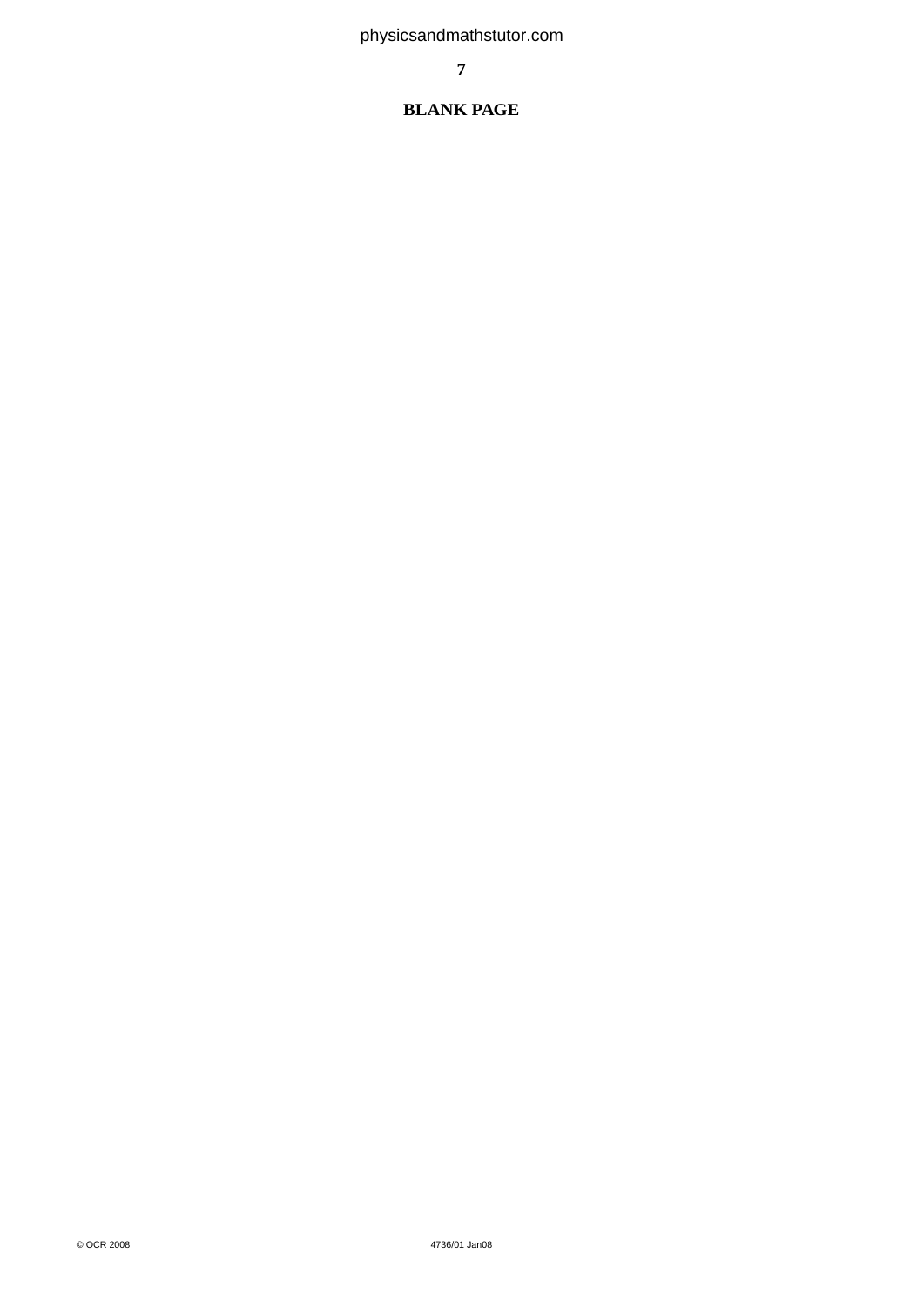Permission to reproduce items where third-party owned material protected by copyright is included has been sought and cleared where possible. Every reasonable effort has been made by the publisher (OCR) to trace copyright holders, but if any items requiring clearance have unwittingly been included, the publisher will be pleased to make amends at the earliest possible opportunity.

OCR is part of the Cambridge Assessment Group. Cambridge Assessment is the brand name of University of Cambridge Local Examinations Syndicate (UCLES), which is itself a department of the University of Cambridge.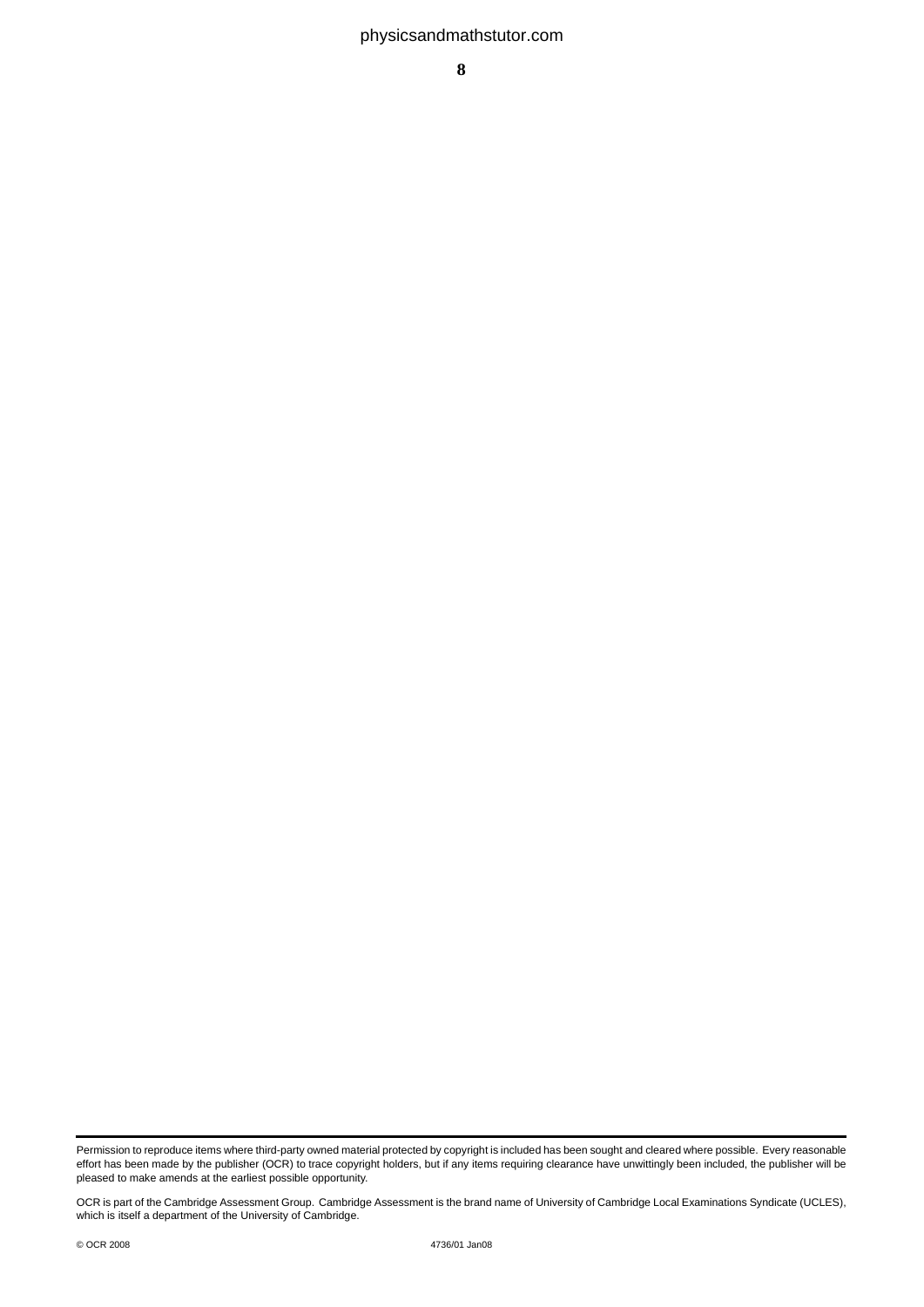| $\bigcap \bigcap$<br>RECOGNISING ACHIEVEMENT<br><b>ADVANCED SUBSIDIARY GCE</b><br><b>MATHEMATICS</b><br><b>Decision Mathematics 1</b><br><b>INSERT for Questions 3 and 4</b><br><b>TUESDAY 22 JANUARY 2008</b>                         | 4736/01<br>Afternoon<br>Time: 1 hour 30 minutes                                                                                               |
|----------------------------------------------------------------------------------------------------------------------------------------------------------------------------------------------------------------------------------------|-----------------------------------------------------------------------------------------------------------------------------------------------|
| Candidate<br>Forename<br>Centre<br>Number                                                                                                                                                                                              | Candidate<br>Surname<br>Candidate<br>Number                                                                                                   |
| <b>INSTRUCTIONS TO CANDIDATES</b><br>Write your name, centre number and candidate number in the boxes above.<br>$\bullet$<br>This insert should be used to answer Questions 3 and 4.<br>$\bullet$<br>$\bullet$<br>your answer booklet. | Write your answers to Questions 3 and 4 in the spaces provided in this insert, and attach it to<br>This document consists of 4 printed pages. |

© OCR 2008 [M/102/2697] OCR is an exempt Charity **[Turn over**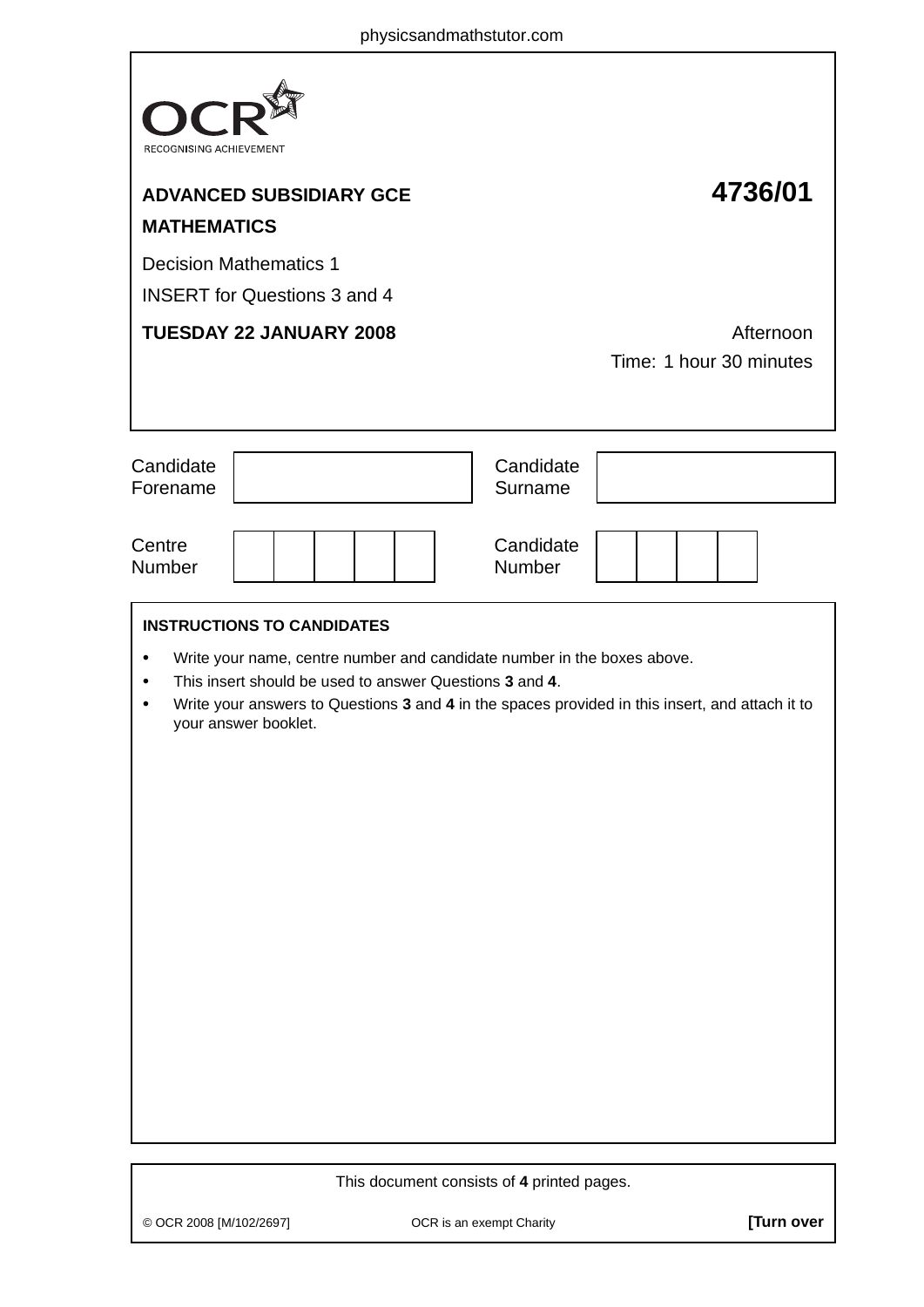



Total weight of arcs in minimum spanning tree = .................................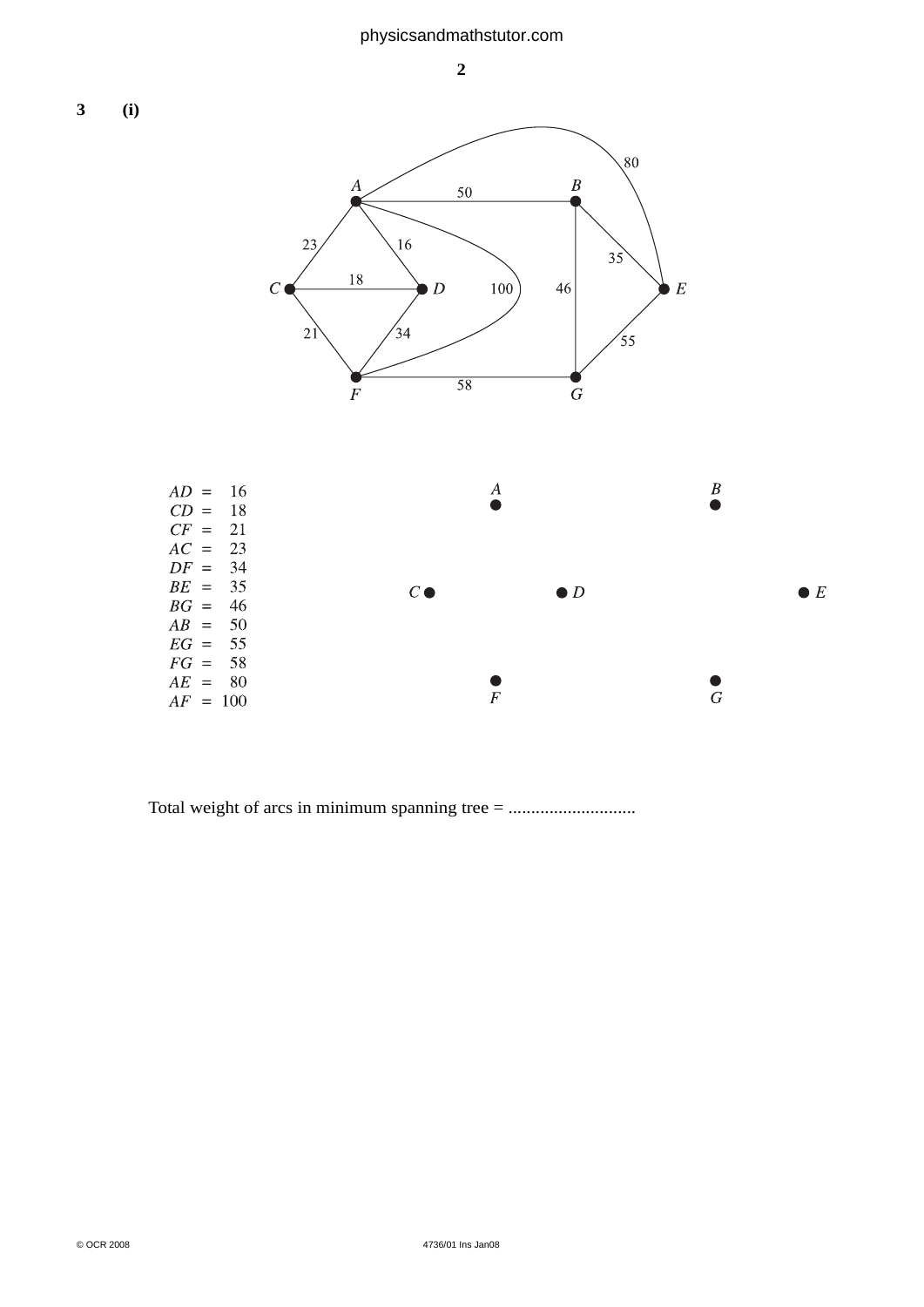| 3 |  |  |  |  |
|---|--|--|--|--|
|   |  |  |  |  |
|   |  |  |  |  |
|   |  |  |  |  |
|   |  |  |  |  |
|   |  |  |  |  |
|   |  |  |  |  |
|   |  |  |  |  |